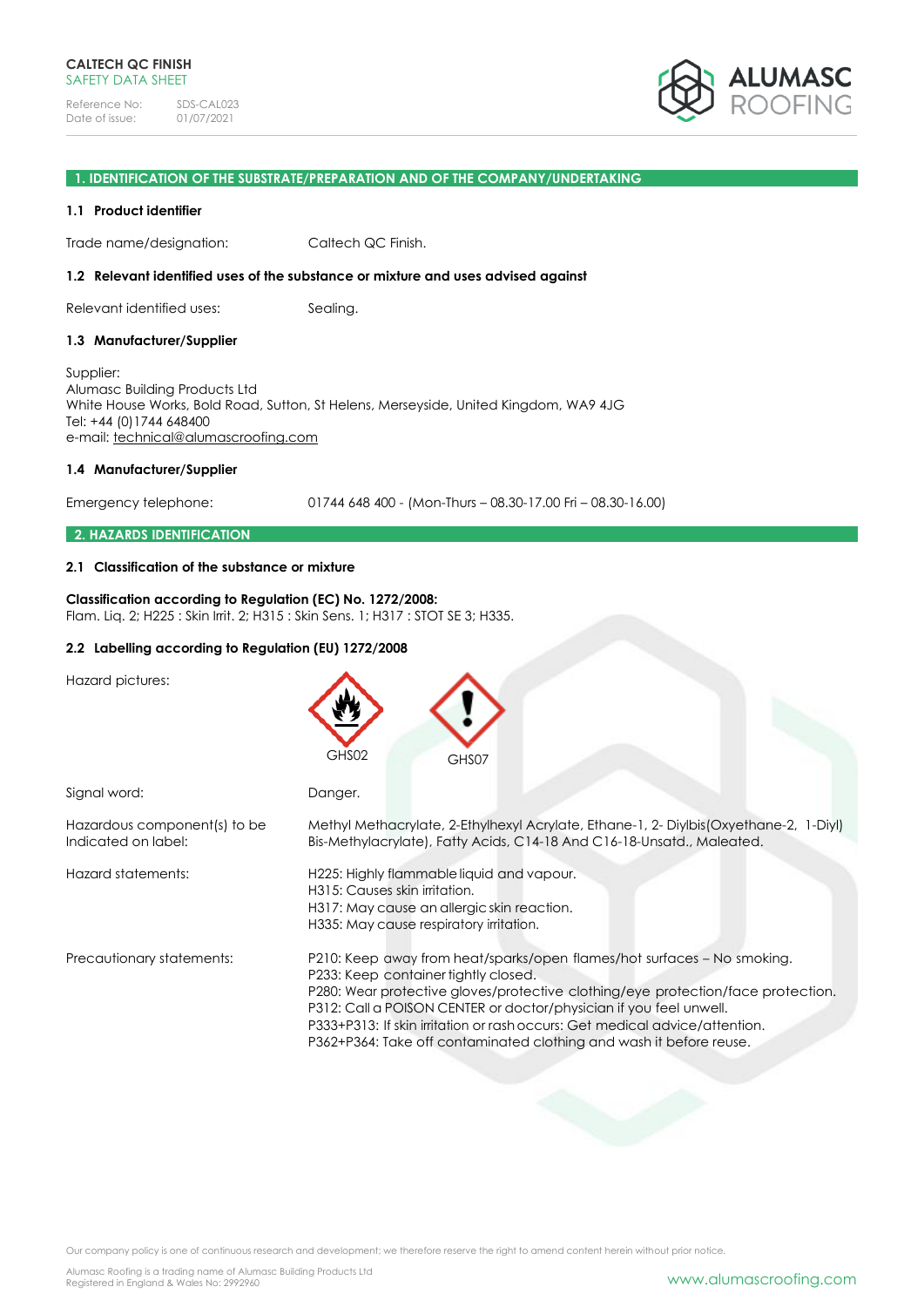

# **3. COMPOSITION AND INFORMATION ABOUT THE COMPONENTS**

# **3.1 Substances**

Finish coat to seal in quartz & provide desired colour finish.

### **3.2 Mixture**

#### **Chemical characterization:**

Mixture with reactive acrylates.

#### **Hazardous ingredients:**

| Ingredient                                                          |                                                                                                                | Classification (EC) 1272/2008                                                     | Concentration               |
|---------------------------------------------------------------------|----------------------------------------------------------------------------------------------------------------|-----------------------------------------------------------------------------------|-----------------------------|
| Methyl Methacrylate                                                 | CAS No: 80-62-6<br>EC-No: 201-297-1<br>Index-No:<br>607-035-00-6<br><b>REACH No:</b><br>01-2119452498-28-XXXX  | Flam. Liq. 2; H225 STOT SE 3; H335 Skin Irrit.<br>2; H315 Skin Sens. 1; H317      | 15.0 - 20.0 % by<br>weight  |
| 2-Ethylhexyl Acrylate                                               | CAS No: 103-11-7<br>EC-No: 203-080-7<br>Index-No:<br>607-107-00-7<br><b>REACH No:</b><br>01-2119453158-37-XXXX | Skin Irrit, 2; H315 Skin Sens, 1; H317 STOT SE<br>3; H335 Aquatic Chronic 3; H412 | 10.0 - 15.0 % by<br>weight  |
| Aliphatic Urethanacrylate                                           |                                                                                                                | Skin Irrit. 2; H315 Eye Irrit. 2; H319                                            | 5.0 - 10.0 % by             |
| Ethane-1.2-<br>Diylbis (Oxyethane-2, 1-Diyl)<br>Bis-Methylacrylate) | CAS No: 109-16-0<br>EC-No: 203-652-6<br><b>REACH No:</b>                                                       | Skin Sens. 1: H317                                                                | $1.0 - 5.0 \%$ by<br>weight |
| Fatty Acids, C14-18 and<br>C16-18-Unsatd., Maleated                 | 01.2119969287-21-XXXX<br>CAS No: 85711-46-2<br>EC-No: 288-306-2<br><b>REACH No:</b><br>01-2119976378-19-XXXX   | Skin Irrit. 2; H315 Skin Sens. 1; H317                                            | $0.1 - 1.0 \%$ by<br>weight |
| $1,1$ -(P-<br>Tolylimino)Dipropan-2-Ol                              | CAS No: 38668-48-3<br>EC-No: 254-075-1<br><b>REACH No:</b><br>01-2119980937-17-XXXX                            | Acute Tox. 2; H300 Eye Irrit. 2; H319 Aquatic<br>Chronic 3; H412                  | 0.1 - 1.0 % by<br>weight    |

# **4. FIRST AID MEASURES**

### **4.1 Description of first aid measures**

| General advice:          | Move out of dangerous area.<br>Take off all contaminated clothing immediately.<br>Do not leave the victim unattended.<br>Show this safety data sheet to the doctor in attendance. |
|--------------------------|-----------------------------------------------------------------------------------------------------------------------------------------------------------------------------------|
| If inhaled:              | Move to fresh air. If symptoms persist, call a doctor.<br>Show this safety data sheet to the doctor in attendance.                                                                |
| In case of skin contact: | Wash off immediately with soap and plenty of water while removing all contaminated<br>clothes and shoes.<br>If skin irritation occurs, get medical advice/attention.              |
| In case of eye contact:  | In the case of contact with eyes, rinse immediately with plenty of water and seek<br>medical advice.                                                                              |
| If swallowed:            | Rinse mouth. Do NOT induce vomiting.<br>Call a doctor immediately.                                                                                                                |

# **4.2 -**

# **4.3 Indication of any immediate medical attention and special treatment needed**

# Treat symptomatically.

Our company policy is one of continuous research and development; we therefore reserve the right to amend content herein without prior notice.

Alumasc Roofing is a trading name of Alumasc Building Products Ltd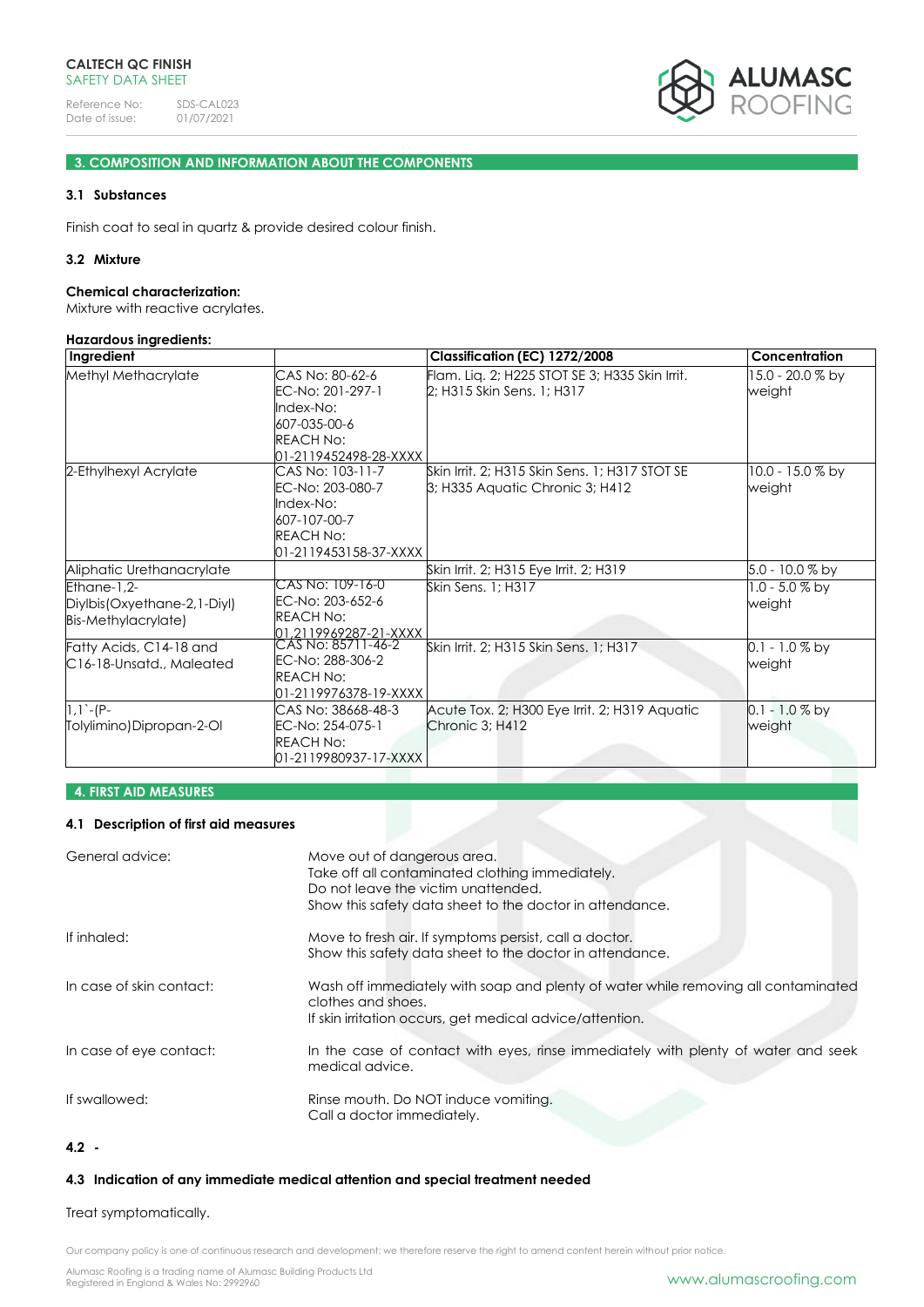# **5. FIRE-FIGHTING MEASURES**

### **5.1 Extinguishing media**

### **Suitable extinguishing media:**

Carbon dioxide (CO2), Foam, Water spray, Dry powder.

### **Unsuitable extinguishing media:**

High volume water jet.

### **5.2 Special hazards arising from the substance or mixture**

Violent polymerization may be caused by extremes of temperatureand direct sunlight. Fire will produce dense black smoke containing hazardous combustion products (see heading 10). Exposure to decomposition products may be a hazard to health.

### **5.3 Advice for fire-fighters**

In the event of fire, wearself-contained breathing apparatus. Fire residues and contaminated fire extinguishing water must be disposed of in accordance with local regulations. Do not allow run-off from fire-fighting to enter drains or water courses.

### **6. ACCIDENTAL RELEASE MEASURES**

### **6.1 Personal precautions, protective equipment and emergency procedures**

Ensure adequate ventilation. Vapours are heavier than air and may spread along floors. Use personal protective equipment.

### **6.2 Environmental precautions**

Prevent further leakage or spillage if safe to do so. Do not flush into surface water or sanitary sewer system. Avoid sub-soil penetration.

### **6.3 Methods and materials for containment and cleaning up**

Soak up with inert absorbent material (e.g. sand, silica gel, acid binder, universal binder, sawdust). Clean contaminated surface thoroughly. Treat recovered material as described in the section "disposal considerations".

#### **6.4 Reference to other sections**

Disposal considerations also see Section 13.

### **6.5 Additional information**

Treat recovered material as described in the section "disposal considerations".

### **7. HANDLING AND STORAGE**

### **7.1 Precautions for safe handling**

Processing may lead to evolution of flammable volatiles. In case of insufficient ventilation, wear suitable respiratory equipment. Keep product and empty container away from heat and sources of ignition. Handle and open container with care. Avoid contact with skin and eyes.

Smoking, eating and drinking should be prohibited in the application area. For personal protection see Section 8. Observe label precautions.

Take precautionary measures against static discharges. Vapours may form explosive mixture with air. Use water spray to cool unopened containers.

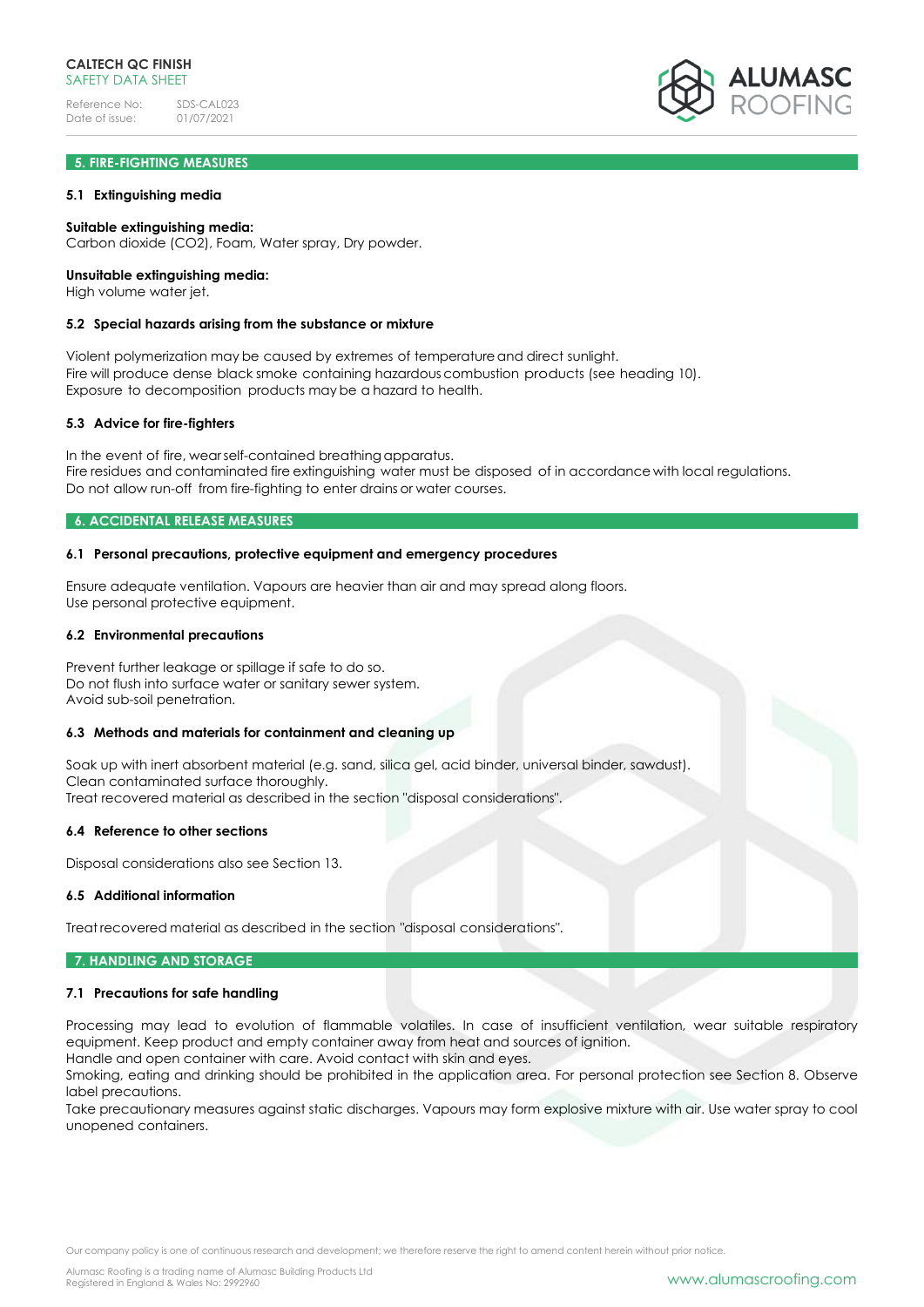

# **7.2 Conditions for safe storage, including any incompatibilities**

Storage must be in accordance with the BetrSichV (Germany). Keep in a cool, well-ventilated place. Keep in properly labelled containers. Containers which are opened must be carefully resealed and kept upright to prevent leakage. \*TRGS 510: 3.

# **8. EXPOSURE CONTROLS/PERSONAL PROTECTION**

### **8.1 Control parameters**

# **Methyl Methacrylate:**

# **Great Britain:**

| Long-term exposure<br>value/ ppm | Long-term exposure<br>value/ mg/m3 | Short-term exposure<br>value / ppm | Short-term exposure<br>value / mg/m3 | Source |
|----------------------------------|------------------------------------|------------------------------------|--------------------------------------|--------|
| 50                               | 208                                | I UU                               | 416                                  |        |

Source: 19 - EH40/2005 Workplace exposure limits (2011).

### **Europe:**

| Long-term exposure value/ppm | Short-term exposure value<br>/ppm | <sup>.</sup> date<br><b>Ilssuina</b> | Source |
|------------------------------|-----------------------------------|--------------------------------------|--------|
| 50                           | LU.                               | 2009<br>19/<br>.                     |        |
| DIDFOTIVIF                   |                                   |                                      |        |

Source: 24 - DIRECTIVE 2009/161/EU.

# **DNEL:**

| <b>Value</b>             | Target group   | <b>Exposure route</b> | <b>Exposure frequency</b>   | Source |
|--------------------------|----------------|-----------------------|-----------------------------|--------|
| $210 \,\mathrm{mg/m^3}$  | Workers        | <b>Inhalation</b>     | Long-term effects local     | 100    |
| $210$ mg/m <sup>3</sup>  | Workers        | <b>Inhalation</b>     | Long-term effects systemic  | 100    |
| $1.5 \,\mathrm{mg/cm^2}$ | <b>Workers</b> | Skin                  | Long-term effects local     | 100    |
| 13,67 mg/kg              | Workers        | <b>Skin</b>           | Long-term effects systemic  | 100    |
| $105 \,\mathrm{mg/m^3}$  | Consumers      | <b>Inhalation</b>     | Long-term effects local     | 100    |
| 74,3 mg/m <sup>3</sup>   | Consumers      | Inhalation            | Long-term effects, systemic | 100    |
| $1.5 \,\mathrm{mg/cm^2}$ | Consumers      | Skin                  | Long-term effects local     | 100    |
| 8,2 mg/kg                | Consumers      | <b>Skin</b>           | Long-term effects systemic  | 100    |
| $1.5$ mg/cm <sup>2</sup> | Consumers      | <b>Skin</b>           | Short-term effects local    | 100    |

Source: 100 – Firmendaten.

# **PNEC:**

| Value                      | <b>Exposure route</b> | Source |
|----------------------------|-----------------------|--------|
| 0,94 mg/l                  | Freshwater            | 100    |
| 0,094 mg/l                 | Marine water          | 100    |
| 5,74 mg/kg                 | Sediment              | 100    |
| 1,47 mg/kg                 | Soil                  | 100    |
| Source: 100 – Firmendaten. |                       |        |

# **2-Ethylhexyl Acrylate:**

# **DNEL:**

| Value                      | Target group   | <b>Exposure route</b> | <b>Exposure frequency</b> | Source |
|----------------------------|----------------|-----------------------|---------------------------|--------|
| $37.5 \,\mathrm{mg/m^3}$   | <b>Workers</b> | <b>Inhalation</b>     | Long-term effects local   | 100    |
| $0,242$ mg/cm <sup>2</sup> | Workers        | Skin                  | Long-term effects local   | 100    |
| $0.242 \,\mathrm{mg/cm^2}$ | <b>Workers</b> | Skin                  | Short-term effects local  | 100    |
| $4.5 \,\mathrm{mg/m^3}$    | Consumers      | <b>Inhalation</b>     | Long-term effects local   | 100    |

Source: 100 – Firmendaten.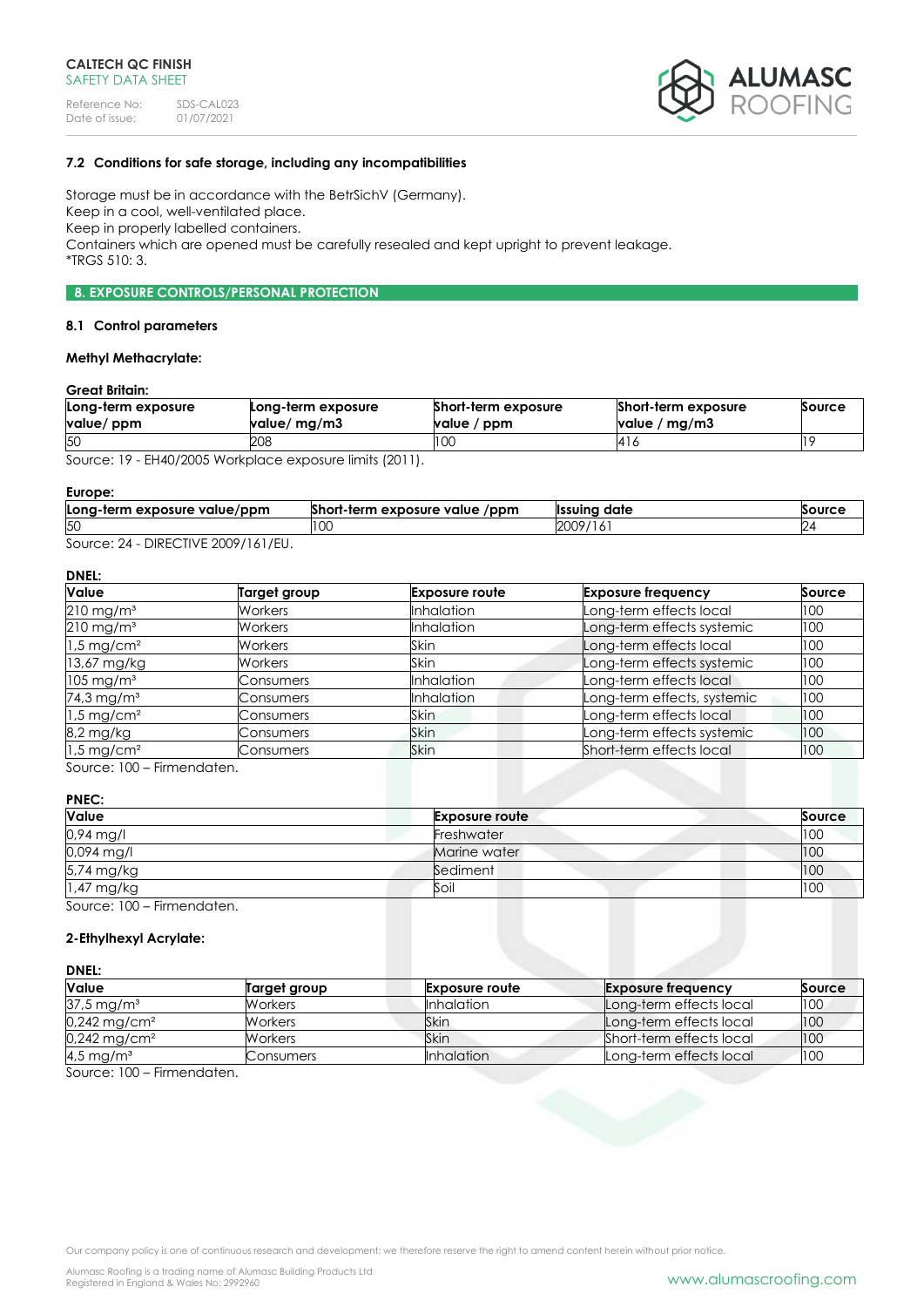Reference No: SDS-CAL023<br>Date of issue: 01/07/2021 Date of issue:



| <b>PNEC:</b>                                                                                                                                                                                                                                                                                                                               |                            |        |  |  |
|--------------------------------------------------------------------------------------------------------------------------------------------------------------------------------------------------------------------------------------------------------------------------------------------------------------------------------------------|----------------------------|--------|--|--|
| Value                                                                                                                                                                                                                                                                                                                                      | <b>Exposure route</b>      | Source |  |  |
| 0,002752 mg/l                                                                                                                                                                                                                                                                                                                              | Fresh water                | 100    |  |  |
| 0,000272 mg/l                                                                                                                                                                                                                                                                                                                              | Seawater                   | 100    |  |  |
| $2,3$ mg/l                                                                                                                                                                                                                                                                                                                                 | Wastewater treatment plant | 100    |  |  |
| 0,126 mg/kg                                                                                                                                                                                                                                                                                                                                | Sediment water             | 100    |  |  |
| $0.126$ mg/kg                                                                                                                                                                                                                                                                                                                              | Sediment seawater          | 100    |  |  |
| $1.0$ mg/kg                                                                                                                                                                                                                                                                                                                                | Soil                       | 100    |  |  |
| 0,0023 mg/kg                                                                                                                                                                                                                                                                                                                               | Intermittent release       | 100    |  |  |
| $C_{\text{a}1}$ $C_{\text{b}}$ $C_{\text{b}}$ $C_{\text{b}}$ $C_{\text{b}}$ $C_{\text{c}}$ $C_{\text{c}}$ $C_{\text{c}}$ $C_{\text{c}}$ $C_{\text{c}}$ $C_{\text{c}}$ $C_{\text{c}}$ $C_{\text{c}}$ $C_{\text{c}}$ $C_{\text{c}}$ $C_{\text{c}}$ $C_{\text{c}}$ $C_{\text{c}}$ $C_{\text{c}}$ $C_{\text{c}}$ $C_{\text{c}}$ $C_{\text{c}}$ |                            |        |  |  |

Source: 100 – Firmendaten.

# **Ethane-1,2-Diylbis(Oxyethane-2,1-Diyl) Bis-Methylacrylate):**

### **DNEL:**

| <b>Value</b>             | Target group   | <b>Exposure route</b> | <b>Exposure frequency</b>  | Source |
|--------------------------|----------------|-----------------------|----------------------------|--------|
| 48,5 mg/m <sup>3</sup>   | Workers        | <b>Inhalation</b>     | Long-term effects systemic | 100    |
| $13.9$ mg/kg             | <b>Workers</b> | Dermal exposure       | Long-term effects systemic | 100    |
| $14.5 \,\mathrm{mg/m^3}$ | Consumers      | <b>Inhalation</b>     | Long-term effects systemic | 100    |
| 8,33 mg/kg               | Consumers      | Dermal exposure       | Long-term effects systemic | 100    |
| 8,33                     | Consumers      | Oral                  | Long-term effects systemic | 100    |

Source: 100 – Firmendaten.

# **PNEC:**

| <b>Value</b> | <b>Exposure route</b> | Source |
|--------------|-----------------------|--------|
| $0,164$ mg/l | Freshwater            | 100    |
| 0,274 mg/kg  | Soil                  | 100    |
| 0,185 mg/kg  | Marine sediment       | 100    |
| 1,85 mg/kg   | Freshwater sediment   | 100    |
| 10 mg/l      | Wastewater treatment  | 100    |
| $0,164$ mg/l | Intermittent releases | 100    |
| 0,00164 mg/l | Marine water          | 100    |

Source: 100 – Firmendaten.

### **1,1`-(P-Tolylimino)Dipropan-2-Ol:**

# **DNEL:**

| Value                              | Target group | <b>Exposure route</b> | <b>Exposure frequency</b> | Source |
|------------------------------------|--------------|-----------------------|---------------------------|--------|
| $2 \,\mathrm{mg/m^3}$              | Workers      | <b>Inhalation</b>     | Long-term effects         | 100    |
| $0.6$ mg/kg                        | Workers      | Skin                  | Long-term effects         | 100    |
| 0.100<br>The company of the format |              |                       |                           |        |

Source: 100 – Firmendaten.

# **PNEC:**

| Value        | <b>Exposure route</b> | Source |
|--------------|-----------------------|--------|
| 199,5        | Wastewater treatment  | 100    |
| 0,0072 mg/kg | Marine water          | 100    |
| $0,017$ mg/l | Freshwater            | 100    |

Source: 100 – Firmendaten.

### **8.2 Exposure controls**

Respiratory protection: In interiors and during exceeding of the air limit values carrying of protective masks is absolutely necessary.

Vapour during processing may be irritating to the respiratory tract and to the eyes. When workers are facing concentrations above the exposure limit they must use appropriate certified respirators.

Remarks: Remarks: Recommended Filter type: A1, A2 (in case of higher concentration). Use the indicated respiratory protection if the occupational exposure limit is exceeded and/or in case of product release (dust).

Our company policy is one of continuous research and development; we therefore reserve the right to amend content herein without prior notice.

Alumasc Roofing is a trading name of Alumasc Building Products Ltd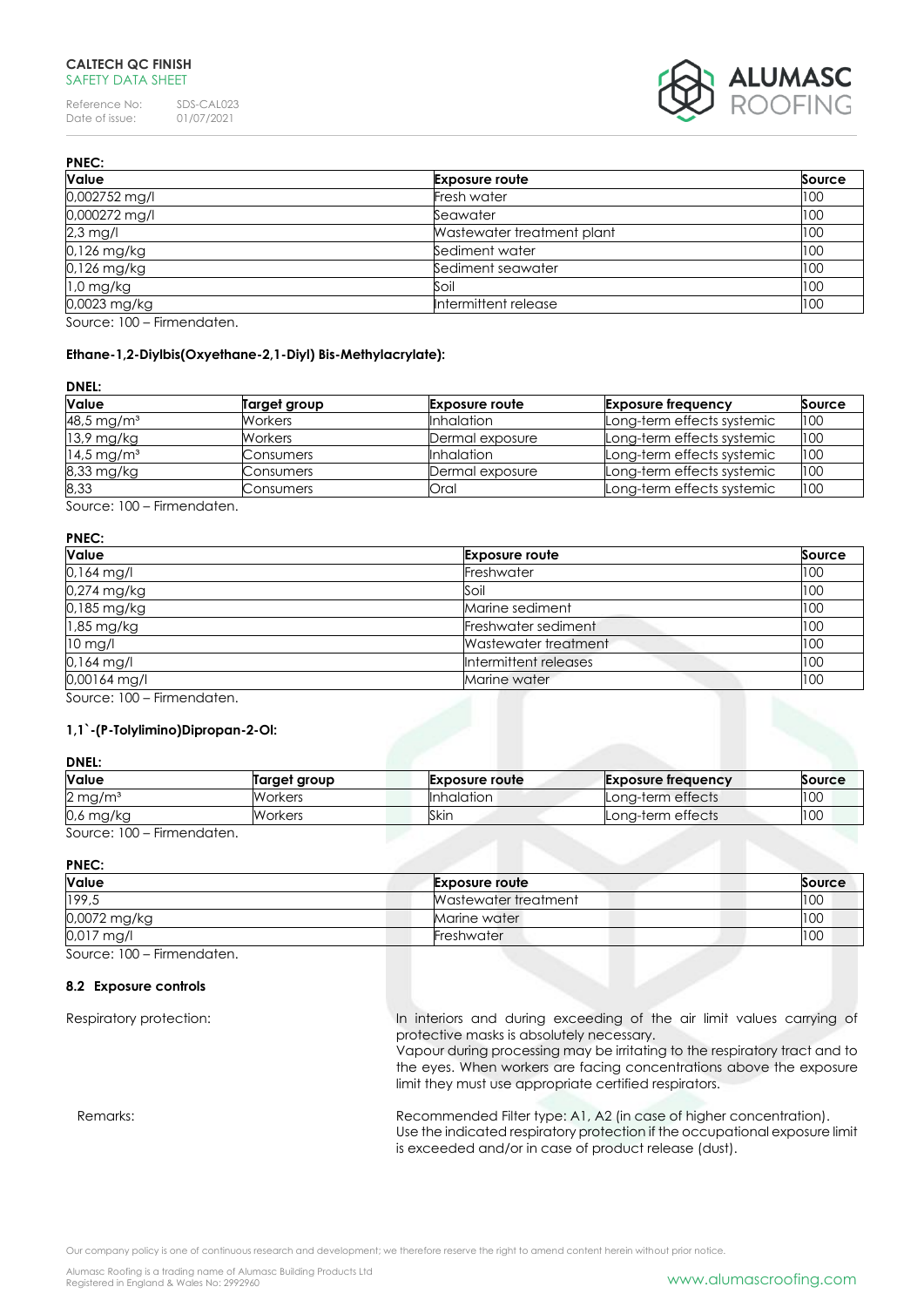Reference No: SDS-CAL023<br>Date of issue: 01/07/2021 Date of issue:

# Hand protection: Protective gloves complying with EN 374. Please observe the instructions



|                                                                                         | regarding permeability and breakthrough time which are provided by<br>the supplier of the gloves. Also take into consideration the specific local<br>conditions under which the product is used, such as the danger of cuts,<br>abrasion, and the contact time.                            |
|-----------------------------------------------------------------------------------------|--------------------------------------------------------------------------------------------------------------------------------------------------------------------------------------------------------------------------------------------------------------------------------------------|
| Suitable material:<br>Unsuitable material:<br>Material thickness:<br>Breakthrough time: | Nitriles.<br>Woven fabric, leather gloves.<br>$0,38$ mm.<br>$<$ 25 mins.                                                                                                                                                                                                                   |
| Eye protection:                                                                         | Tightly fitting safety goggles.                                                                                                                                                                                                                                                            |
| Skin and body protection:                                                               | Wear suitable protective equipment. Long sleeved clothing.                                                                                                                                                                                                                                 |
| General protective and hygiene measures:                                                | Handle in accordance with good industrial hygiene and safety practice.<br>Keep away from food, drink and animal feeding stuffs. Wash hands before<br>breaks and at the end of workday. Use protective skin cream before<br>handling the product. Avoid contact with the skin and the eyes. |
| Engineering measures:                                                                   | Ensure adequate ventilation, especially in confined areas. When workers<br>are facing concentrations above the exposure limit they must use<br>appropriate certified respirators.                                                                                                          |
| <b>9. PHYSICAL AND CHEMICAL PROPERTIES</b>                                              |                                                                                                                                                                                                                                                                                            |

# **9.1 Information on basic physical and chemical properties**

| Physical state:<br>Form:<br>Colour:<br>Odour:<br>Boiling point $[°C]$ :<br>Flash point $[°C]$ :<br>Evaporation rate $[kg / (s* m2)]$ :<br>Vapour pressure [kPa]:<br>Temperature:<br>Vapour density:<br>Density $\left[\frac{G}{cm^3}\right]$ :<br>Water solubility [g/l]:<br>Remarks:<br>Partition coefficient n-octanol/water (log PO/W):<br>Explosive properties:<br>Oxidising properties:<br>9.2 Other information | Liquid.<br>Liquid.<br>Different colour tone.<br>Typic for acrylates.<br>$>100^{\circ}$ C.<br>$10^{\circ}$ C.<br>Not determined.<br>1000 hPa.<br>$50^{\circ}$ C.<br>Not determined.<br>Approx. $1,05$ g/cm <sup>3</sup> .<br>Insoluble.<br>Not determined.<br>Not relevant.<br>Not relevant. |
|-----------------------------------------------------------------------------------------------------------------------------------------------------------------------------------------------------------------------------------------------------------------------------------------------------------------------------------------------------------------------------------------------------------------------|---------------------------------------------------------------------------------------------------------------------------------------------------------------------------------------------------------------------------------------------------------------------------------------------|
| Flow time $(s)$ :<br>Temperature:<br>Measuring method:                                                                                                                                                                                                                                                                                                                                                                | $20 - 25$ s.<br>$20^{\circ}$ C.<br>DIN cup 6 mm.                                                                                                                                                                                                                                            |
| <b>10. STABILITY AND REACTIVITY</b>                                                                                                                                                                                                                                                                                                                                                                                   |                                                                                                                                                                                                                                                                                             |

# **10.1 -**

# **10.2-**

# **10.3 Possibility of hazardous reactions**

The product is normally supplied in a stabilized form. If the permissible storage period and/or storage temperature is noticeably exceeded, the product may polymerize with heat evolution. Risk of receptacle bursting.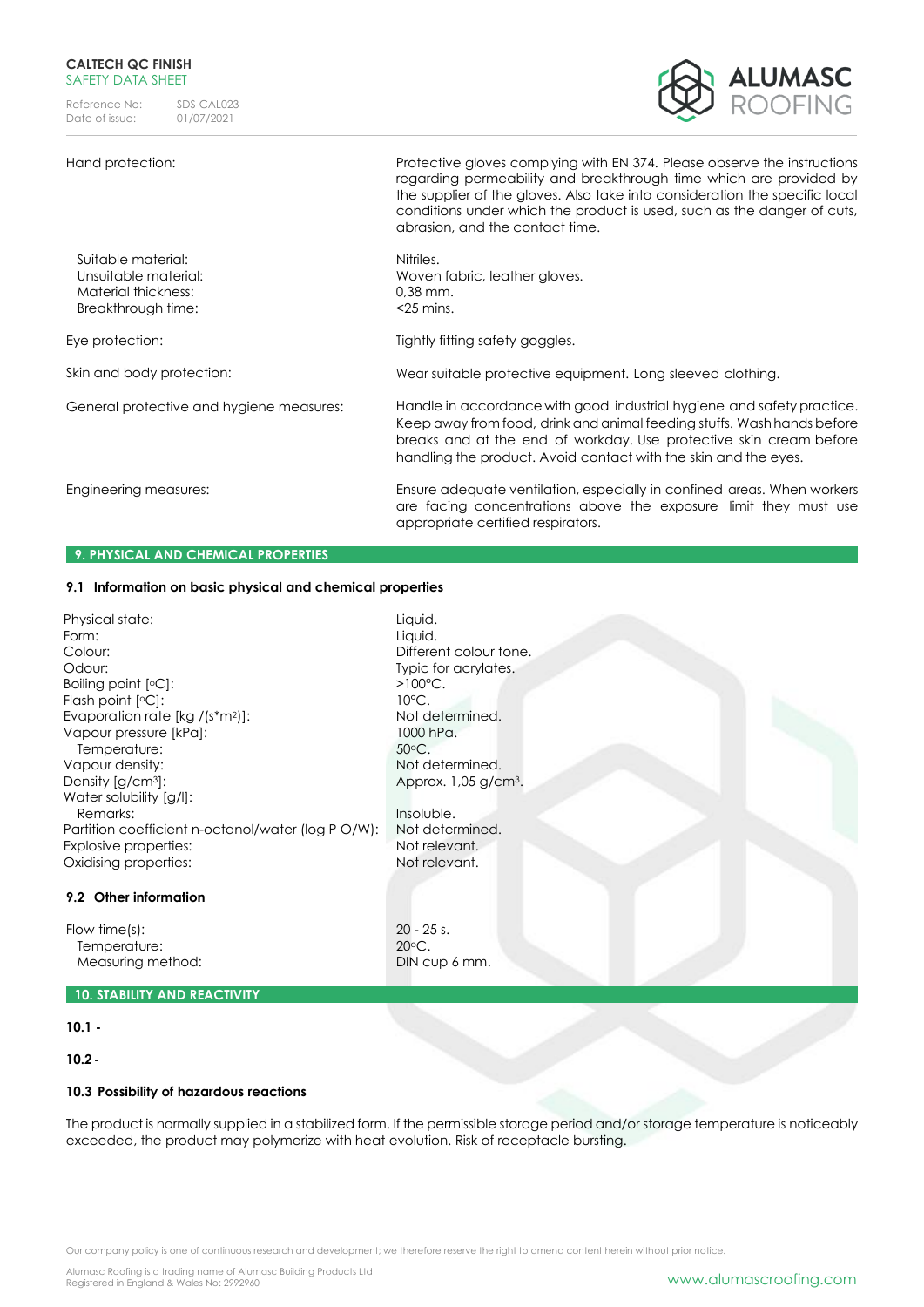

# **10.4 Conditions to avoid**

Extremes of temperature and direct sunlight.

### **10.5 Materials to avoid**

Reacts violently with peroxides. Reducing agents, Strong bases, Amines, Oxidizing agents.

### **11. TOXICOLOGICAL INFORMATION**

### **11.1Information on toxicological effects**

### **Hazardous ingredients:**

### **Methyl Methacrylate:**

| Oral toxicity [mg/kg]       | <b>Test criterion</b> | Test species | <b>Measuring method</b>         | Source |
|-----------------------------|-----------------------|--------------|---------------------------------|--------|
| >5000                       | .D50                  | KU.          | <b>IOECD Test Guideline 401</b> | 100    |
| Source: 100<br>Firmendaten. |                       |              |                                 |        |

| Dermal toxicity [mg/kg]    | <b>Test criterion</b> | Test species | Source |
|----------------------------|-----------------------|--------------|--------|
| >5000                      | LD50                  | Rabbit       | 100    |
| Source: 100 – Firmendaten. |                       |              |        |

| <b>LC50</b><br>[mg/l]<br><b>vapours</b><br>4h<br>inhalation<br>tor | criterion<br>$I^{\circ}$ | species  | Source                |
|--------------------------------------------------------------------|--------------------------|----------|-----------------------|
| 29,8<br>$\sim$<br>ں, ،<br>$\mathbf{y}$                             | $\sim$ 50<br>wu          | r<br>Rat | $\overline{2}$<br>טטו |
| $- \cdot$<br>0.100                                                 |                          |          |                       |

Source: 100 – Firmendaten.

| Irritant effect on skin: | Irritating.                |
|--------------------------|----------------------------|
| Test species:            | Rabbit.                    |
| Irritant effect on eyes: | Irritant.                  |
| Test species:            | Rabbit.                    |
| Sensitization:           | Skin sensitization.        |
| Test species:            | Mouse.                     |
| Carcinogenic effects:    | Not a carcinogen.          |
| Test species:            | Rat, mouse.                |
| Mutagenicity:            | Not mutagenic.             |
| Reproduction toxicity:   | Not toxic to reproduction. |

| Specific target organ toxicity (single exposure) [mg/kg] | Source |
|----------------------------------------------------------|--------|
| Causes respiratory tract irritation                      |        |
| Source: 100 – Firmendaten.                               |        |

| Specific target organ toxicity (repeated exposure) [mg/kg] |  |
|------------------------------------------------------------|--|
| No known effect                                            |  |
| $\sim$ $\sim$<br>$\sim$                                    |  |

Source: 100 – Firmendaten.

# **2-Ethylhexyl Acrylate:**

| Oral toxicity [mg/kg]      | <b>Test criterion</b> | Test species | Source |
|----------------------------|-----------------------|--------------|--------|
| 4435 mg/kg                 | LD50                  | Rat          | 100    |
| Source: 100 - Firmendaten. |                       |              |        |

| Dermal toxicity [mg/kg]    | <b>Test criterion</b> | Test species | Source |
|----------------------------|-----------------------|--------------|--------|
| 7522 mg/kg                 | ld50                  | Rabbit       | 100    |
| Source: 100 – Firmendaten. |                       |              |        |

| Inhalative toxicity [mg/l]                           | Test species | duration<br>Exposure | Source          |
|------------------------------------------------------|--------------|----------------------|-----------------|
| $0 \text{ ms}$<br>း၊ ၊ပ္ဘု<br>.                      | NU.          | hours                | $\Omega$<br>טטו |
| $- \cdot$<br>0.100<br>المراسية المتمرية المتحددات ال |              |                      |                 |

Source: 100 – Firmendaten.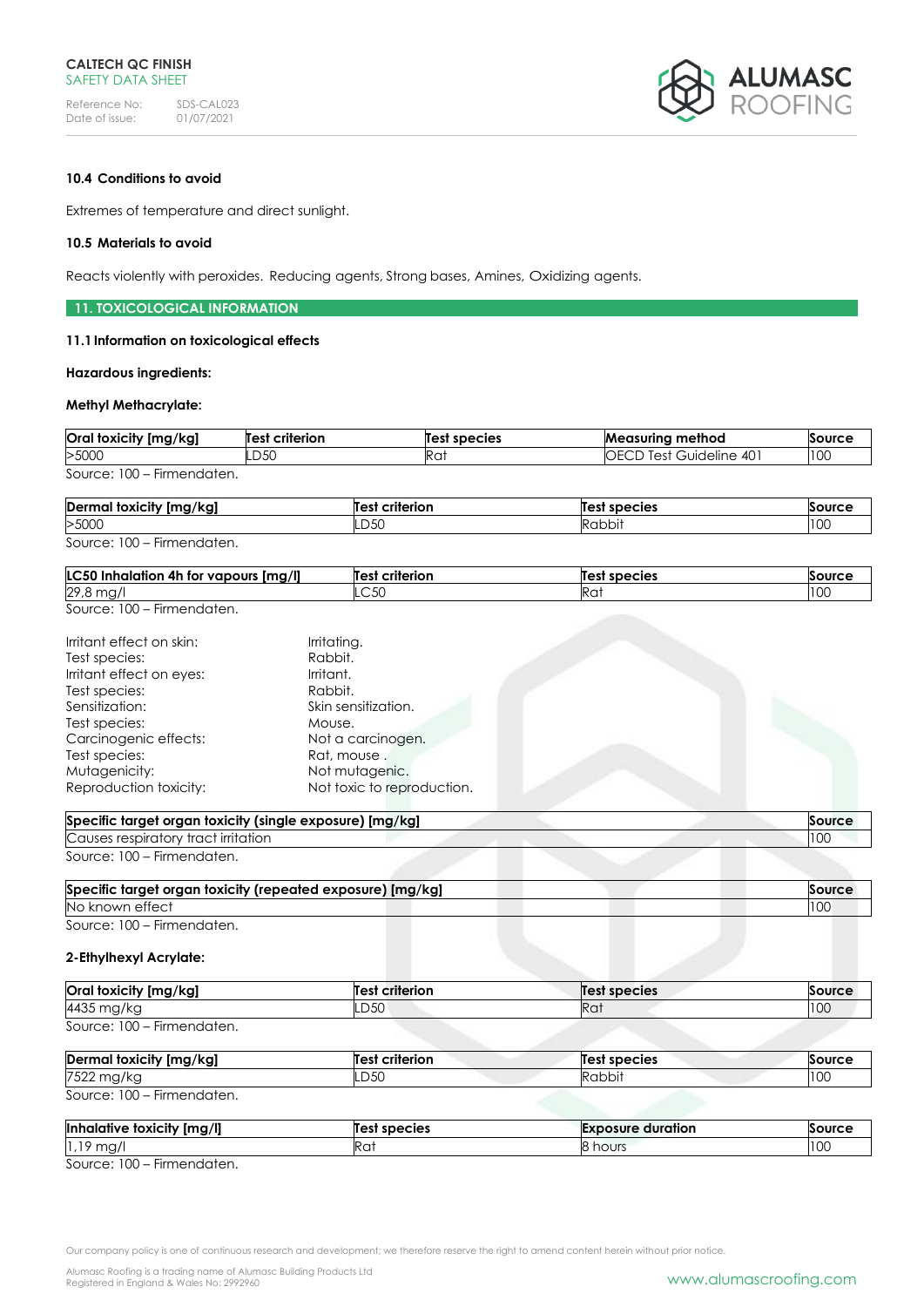Reference No: SDS-CAL023<br>Date of issue: 01/07/2021 Date of issue:



| Irritant effect on skin: | Skin irritation.         |
|--------------------------|--------------------------|
| Test species:            | Rabbit.                  |
| Exposure duration:       | 4 h.                     |
| Irritant effect on eyes: | Slightly irritating.     |
| Measuring method:        | OECD Test Guideline 405. |
| Test species:            | Rabbit.                  |
| Sensitization:           | Skin sensitization.      |
| Carcinogenic effects:    | No known effect.         |
| Mutagenicity:            | No known effect.         |
| Reproduction toxicity:   | No known effect.         |

| Specific target organ toxicity (single exposure) [mg/kg] | Source |
|----------------------------------------------------------|--------|
| Causes respiratory tract irritation                      | 10C    |
| Source: 100 – Firmendaten.                               |        |

| Specific target organ toxicity (repeated exposure) [mg/kg] | Source |
|------------------------------------------------------------|--------|
|                                                            |        |

No known effect 100 Source: 100 – Firmendaten.

# **Ethane-1,2-Diylbis(Oxyethane-2,1-Diyl) Bis-Methylacrylate):**

| Oral toxicity [mg/kg] | Test criterion | Test species | Remarks                               | Source |
|-----------------------|----------------|--------------|---------------------------------------|--------|
| $10066$ mg/kg         | LD50           | Rat          | Information given is based on data on | 100    |
|                       |                |              | the components and the toxicology of  |        |
|                       |                |              | similar products.                     |        |

Source: 100 – Firmendaten.

| Dermal toxicity [mg/kg]                                                                                                                    | Test criterion                                                                                                            | <b>Test species</b> | Source               |
|--------------------------------------------------------------------------------------------------------------------------------------------|---------------------------------------------------------------------------------------------------------------------------|---------------------|----------------------|
| >2001 mg/kg                                                                                                                                | LD50                                                                                                                      | Mouse               | 100                  |
| Source: 100 - Firmendaten.                                                                                                                 |                                                                                                                           |                     |                      |
| Irritant effect on skin:<br>Irritant effect on eyes:<br>Sensitization:<br>Carcinogenic effects:<br>Mutagenicity:<br>Reproduction toxicity: | No skin irritation.<br>No eye irritation.<br>Skin sensitizer.<br>No known effect.<br>No known effect.<br>No known effect. |                     |                      |
| Specific target organ toxicity (repeated exposure) [mg/kg]<br>No known effect.                                                             |                                                                                                                           |                     | <b>Source</b><br>100 |

Source: 100 – Firmendaten.

# **Fatty Acids, C14-18 and C16-18-Unsatd., Maleated:**

| Oral toxicity [mg/kg] | <b>Test criterion</b> | Test species     | <b>Measuring method</b>        | Source |
|-----------------------|-----------------------|------------------|--------------------------------|--------|
| >2001 mg/kg           | .D50                  | lRa <sup>.</sup> | <b>OECD Test Guideline 423</b> | 100    |

Source: 100 – Firmendaten.

| Irritant effect on skin: | Skin irritation.                         |
|--------------------------|------------------------------------------|
| Measuring method:        | OECD 439 Skin irritation.                |
| Irritant effect on eyes: | No eye irritation.                       |
| Measuring method:        | OECD Test Guideline 405.                 |
| Sensitization:           | May cause sensitization by skin contact. |
| Measuring method:        | OECD 429.                                |
| Mutagenicity:            | Negative.                                |
| Measuring method:        | OECD 471, OECD 473, OECD 476.            |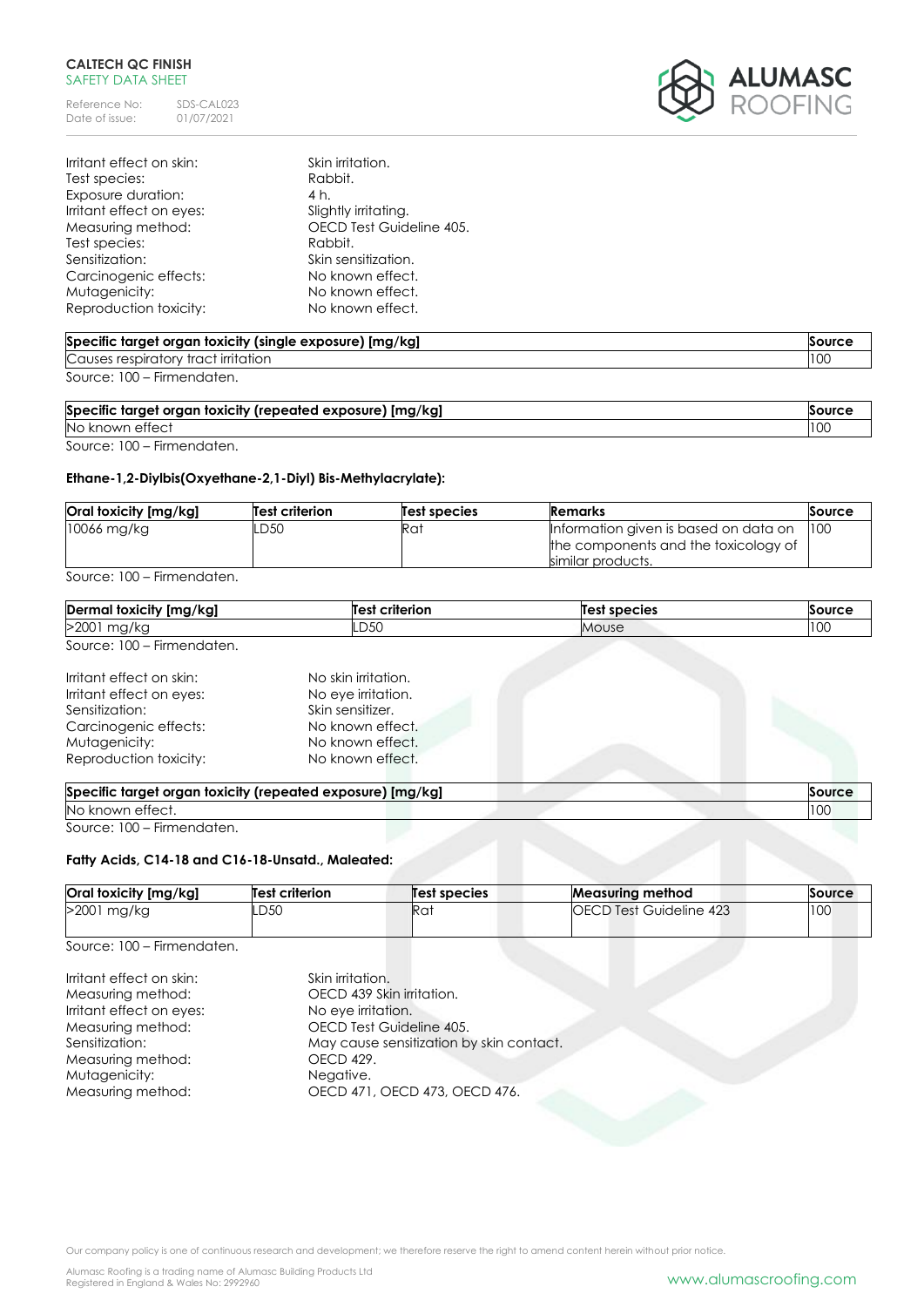

# **1,1`-(P-Tolylimino)Dipropan-2-Ol:**

| Oral toxicity [mg/kg]      | <b>Test criterion</b> | <b>Test species</b> | Source |
|----------------------------|-----------------------|---------------------|--------|
| 45 mg/kg                   | LD50                  | Rai                 | 100    |
| Source: 100 - Firmendaten. |                       |                     |        |

| <br>Dermal<br>! foxicity [mg/kg] | $\ddot{\phantom{0}}$<br>--------<br>m | Те<br>species   | $\sim$               |
|----------------------------------|---------------------------------------|-----------------|----------------------|
| 2001<br>ື<br>$\sim$              | $\sim$ $\sim$<br>-DJU                 | Ra <sup>.</sup> | $\sim$ $\sim$<br>ט ו |

Source: 100 – Firmendaten.

| Irritant effect on skin: | No skin irritation.                       |
|--------------------------|-------------------------------------------|
| Irritant effect on eyes: | Irritant.                                 |
| Sensitization:           | No sensitization responses were observed. |
| Mutagenicity:            | Negative.                                 |
|                          |                                           |

### **11.2Additional information**

Symptoms of overexposure may be headache, dizziness, tiredness, nausea and vomiting. Irritating to eyes, respiratory system and skin. Irritating to mucous membranes.

# **12. ECOLOGICAL INFORMATION**

### **12.1 Ecological information**

**Toxicity:**

### **Hazardous ingredients:**

# **Methyl Methacrylate:**

| Toxicity to fish [mg/l] | Test criterion | Test species                           | <b>Measuring method</b>      | <b>Exposure duration</b> | Source |
|-------------------------|----------------|----------------------------------------|------------------------------|--------------------------|--------|
| $191$ mg/l              | .C50           | Oncorhynchus mykiss<br>(rainbow trout) | OECD Test Guideline 203 96 h |                          | 100    |

Source: 100 – Firmendaten.

| Toxicity to daphnia [mg/l] | <b>Test criterion</b> | Test species                  | <b>Exposure duration</b> | <b>Measuring method</b>           | Source |
|----------------------------|-----------------------|-------------------------------|--------------------------|-----------------------------------|--------|
| 69 mg/l                    | EC 50                 | Daphnia magna<br>(water flea) | <b>48 h</b>              | <b>OECD</b> Test<br>Guideline 202 | 100    |

Source: 100 – Firmendaten.

| Toxicity to algae [mg/l] | <b>Test criterion</b> | <b>Test species</b>                           | <b>Exposure duration</b> | <b>Measuring method</b>           | Source |
|--------------------------|-----------------------|-----------------------------------------------|--------------------------|-----------------------------------|--------|
| $>110$ mg/l              | EC <sub>50</sub>      | Selenastrum<br>capricornutum<br>(green algae) | 72 h                     | <b>OECD</b> Test<br>Guideline 201 | 100    |

Source: 100 – Firmendaten.

| NOEC (fish) [mg/l]         | Test species                   | Measuring method               | Source |
|----------------------------|--------------------------------|--------------------------------|--------|
| 9.4                        | Brachydanio rerio (zebra fish) | <b>OECD Test Guideline 210</b> | 100    |
| Source: 100 – Firmendaten. |                                |                                |        |

| NOEC (daphnia) [mg/l] | liest species              | <b>Measuring method</b>        | Source |
|-----------------------|----------------------------|--------------------------------|--------|
| 37                    | Daphnia magna (water flea) | <b>OECD Test Guideline 202</b> | 100    |

Source: 100 – Firmendaten.

| Biodegradability:   | Readily biodegradable.                 |
|---------------------|----------------------------------------|
| Method of analysis: | OECD 301C/ISO 9408/EEC 92/69/V, C.4-F. |
| Bioaccumulation:    | Does not bioaccumulate.                |
| Mobility:           | Terrestrial compartment not relevant.  |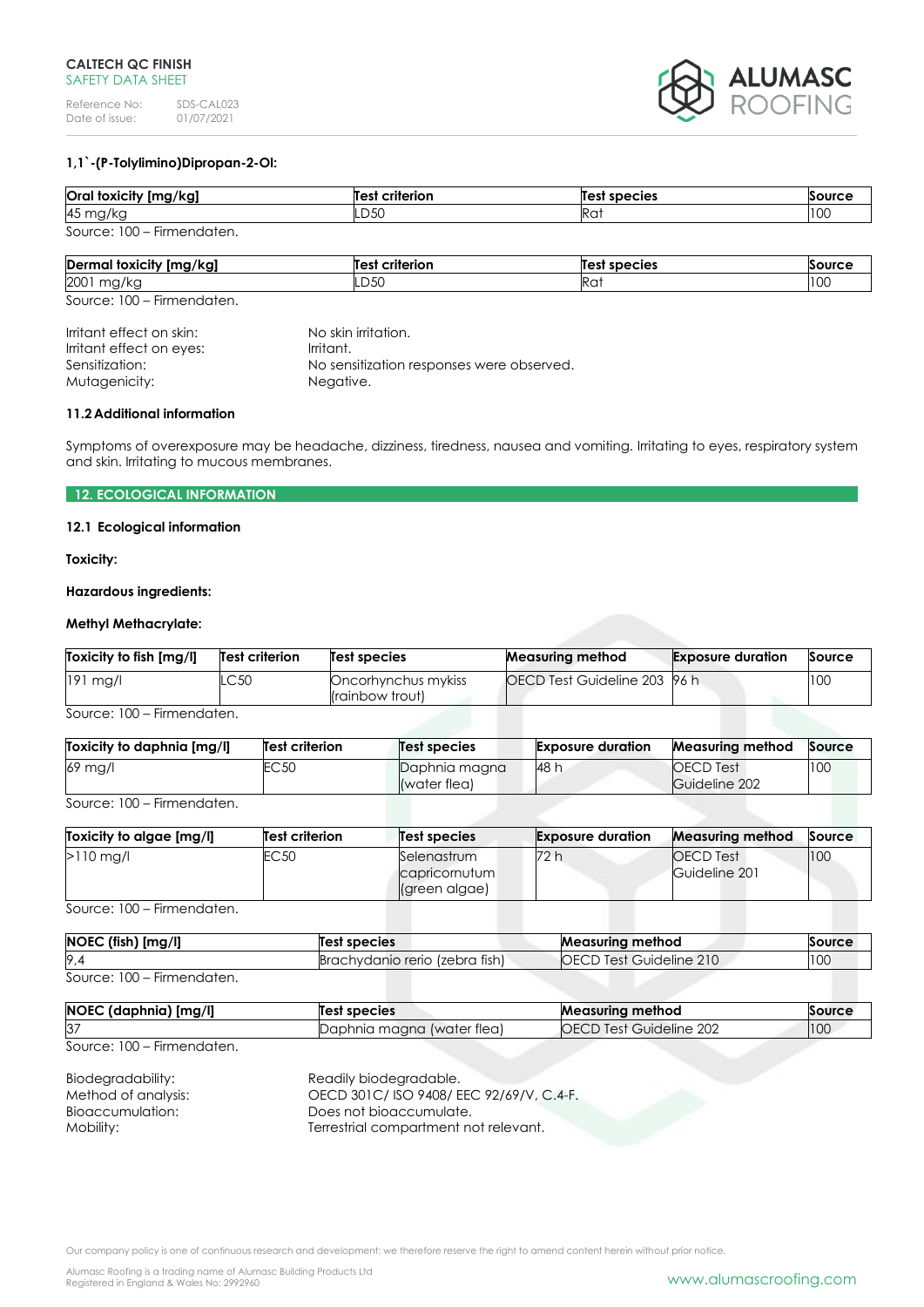Reference No: SDS-CAL023<br>Date of issue: 01/07/2021 Date of issue:



# **2-Ethylhexyl Acrylate:**

| Toxicity to fish [mg/l] | Test criterion | Test species                              | Measuring method                  | <b>Exposure duration</b> | Source |
|-------------------------|----------------|-------------------------------------------|-----------------------------------|--------------------------|--------|
| 1,81                    | .C50           | Oncorhynchus<br>mykiss<br>(rainbow trout) | <b>OECD</b> Test<br>Guideline 203 | 96 h                     | 100    |

Source: 100 – Firmendaten.

| Toxicity to daphnia Ima/II | <b>Test criterion</b> | Test species  | <b>Exposure duration</b> | Measurina method | Source |
|----------------------------|-----------------------|---------------|--------------------------|------------------|--------|
| 3، ا∣                      | EC50                  | Daphnia magna | 148 h                    | OECD Test        | 100    |
|                            |                       | (water flea)  |                          | Guideline 202    |        |

Source: 100 – Firmendaten.

| Toxicity to algae [mg/l] | Test criterion | Test species               | <b>Exposure duration</b> | <b>Measuring method</b>           | Source |
|--------------------------|----------------|----------------------------|--------------------------|-----------------------------------|--------|
| 1.7'                     | EC 50          | Desmodesmus<br>subspicatus | 72 h                     | <b>OECD</b> Test<br>Guideline 201 | 100    |

Source: 100 – Firmendaten.

| NOEC (algae) [mg/l]        | Test species              | <b>Measuring method</b>        | Source |
|----------------------------|---------------------------|--------------------------------|--------|
| 0,45                       | Desmodesmus subspicatus : | <b>OECD Test Guideline 201</b> | 100    |
| Source: 100 – Firmendaten. |                           |                                |        |

| Biodegradability:   | Readily biodegradable.                |
|---------------------|---------------------------------------|
| Ready degradability |                                       |
| Bioaccumulation:    | Bioaccumulation slight, log Pow 4,64. |

### **Ethane-1,2-Diylbis(Oxyethane-2,1-diyl) Bis-Methylacrylate):**

| Toxicity to fish [mg/l] | Test criterion | Test species                      | <b>Measuring method</b>           | <b>Exposure duration</b> | Source |
|-------------------------|----------------|-----------------------------------|-----------------------------------|--------------------------|--------|
| $16,4 \text{ mg/l}$     | .C50           | Brachvdanio rerio<br>(zebra fish) | <b>OECD Test Guideline</b><br>203 | 96 h                     | 100    |

Source: 100 – Firmendaten.

| Toxicity to daphnia [mg/l] | <b>Test criterion</b> | Test species                  | <b>Exposure duration</b> | Source |
|----------------------------|-----------------------|-------------------------------|--------------------------|--------|
| 30,2mg/l                   | EC 50                 | Daphnia magna<br>(water flea) | 21<br>day(s)             | 100    |

Source: 100 – Firmendaten.

| Toxicity to algae [mg/l]Test criterion |       | Test species                         | <b>Exposure duration</b> | <b>Measuring method</b>           | Source |
|----------------------------------------|-------|--------------------------------------|--------------------------|-----------------------------------|--------|
| $>101$ mg/l                            | EC 50 | Pseudokirchneriel-<br>la subcapitata | 72 h                     | <b>OECD</b> Test<br>Guideline 201 | 100    |

Source: 100 – Firmendaten.

| Biodegradability:   | Readily biodegradable. |  |
|---------------------|------------------------|--|
| Ready degradability |                        |  |
| Bioaccumulation:    | Sliaht.                |  |

# **Fatty Acids, C14-18 and C16-18-Unsatd., Maleated:**

| Toxicity to fish [mg/l]    | Test criterion | Test species                    | <b>Measuring method</b> | <b>Exposure duration</b> | Source |
|----------------------------|----------------|---------------------------------|-------------------------|--------------------------|--------|
| $>150$ mg/l                | LC50           | Leuciscus idus<br>(golden orfe) | <b>DIN 38412</b>        | <b>48 h</b>              | 100    |
| Source: 100 – Firmendaten. |                |                                 |                         |                          |        |

**Toxicity to daphnia [mg/l] Test criterion Test species Exposure duration Measuring method Source** EC 50 Daphnia magna (water flea) 48 h OECD Test Guideline 202 100

Source: 100 – Firmendaten.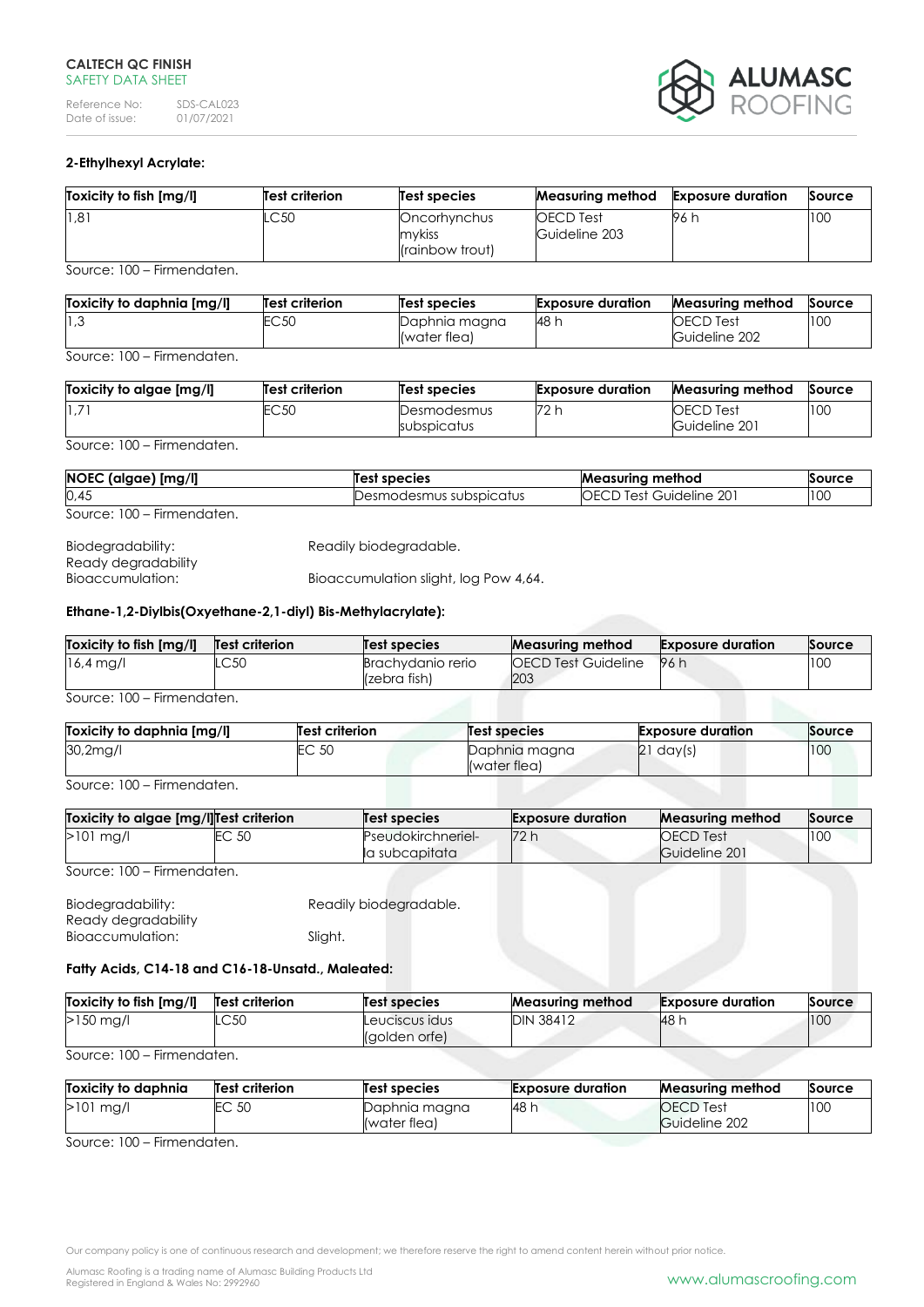Reference No: SDS-CAL023<br>Date of issue: 01/07/2021 Date of issue:



| [ Toxicity to algae [mg | Test criterion | Test species                                | <b>Exposure duration</b> | <b>Measuring method</b>    | Source |
|-------------------------|----------------|---------------------------------------------|--------------------------|----------------------------|--------|
| >101 mg/l               | ErC50          | <b>Pseudokirchneriel-</b><br>la subcapitata | 72 h                     | OECD Test<br>Guideline 201 | 10C    |

Source: 100 – Firmendaten.

Biodegradability Not readily biodegradable.

# **1,1`-(P-Tolylimino)Dipropan-2-Ol:**

| Toxicity to fish [mg/l] | Test criterion | <b>Test species</b>               | <b>Exposure duration</b> | Source |
|-------------------------|----------------|-----------------------------------|--------------------------|--------|
| 17                      | ⌒∽∩<br>∟ບບບ    | Brachvdanio rerio<br>(zebra fish) | - 196                    | 100    |

Source: 100 – Firmendaten.

| Toxicity to daphnia [mg/l] | Test criterion | <b>Test species</b>           | <b>Exposure duration</b> | Source |
|----------------------------|----------------|-------------------------------|--------------------------|--------|
| 28,8                       | EC50           | Daphnia magna<br>(water flea) | 18h                      | 100    |

# Source: 100 – Firmendaten.

| Toxicity to algae [mg/l] | <b>Test criterion</b> | <b>Test species</b>        | <b>Exposure duration</b> | Source |
|--------------------------|-----------------------|----------------------------|--------------------------|--------|
| 245                      | <b>EC 50</b><br>ヒしっし  | Desmodesmus<br>subspicatus | 27                       | 100    |

Source: 100 – Firmendaten.

| Biodegradability: | Poorly biodegradable. |
|-------------------|-----------------------|
| Bioaccumulation:  | No data available.    |

**12.2 -**

**12.3 -**

**12.4 -**

### **12.5 Results of PBT and vPvB assessment**

This preparation contains no substance considered to be persistent, bioaccumulating nor toxic (PBT).

### **12.6 Other adverse effects**

No data available.

# **13. DISPOSAL CONSIDERATIONS**

### **13.1Waste treatment methods**

| Disposal considerations: | According to the European Waste Catalogue, Waste Codes are not product specific,<br>but application specific. The following Waste Codes are only suggestions:                                                                                                                                                                                                                                                                                      |
|--------------------------|----------------------------------------------------------------------------------------------------------------------------------------------------------------------------------------------------------------------------------------------------------------------------------------------------------------------------------------------------------------------------------------------------------------------------------------------------|
| Waste Code:              | 08 04 10: waste adhesives and sealants other than those mentioned in 08 04 09.<br>The EWC Nr. only apply for the liquid product.<br>08 01 12: waste paint and varnish other than those mentioned in 08 01 11.<br>The EWC Nr. only apply for the liquid product.<br>17 02 03: plastic.<br>This EWC Nr. only apply for the hardened product.<br>08 04 09* waste adhesives and sealants containing organic solvents or other dangerous<br>substances. |
|                          |                                                                                                                                                                                                                                                                                                                                                                                                                                                    |

### Uncleaned empty packaging: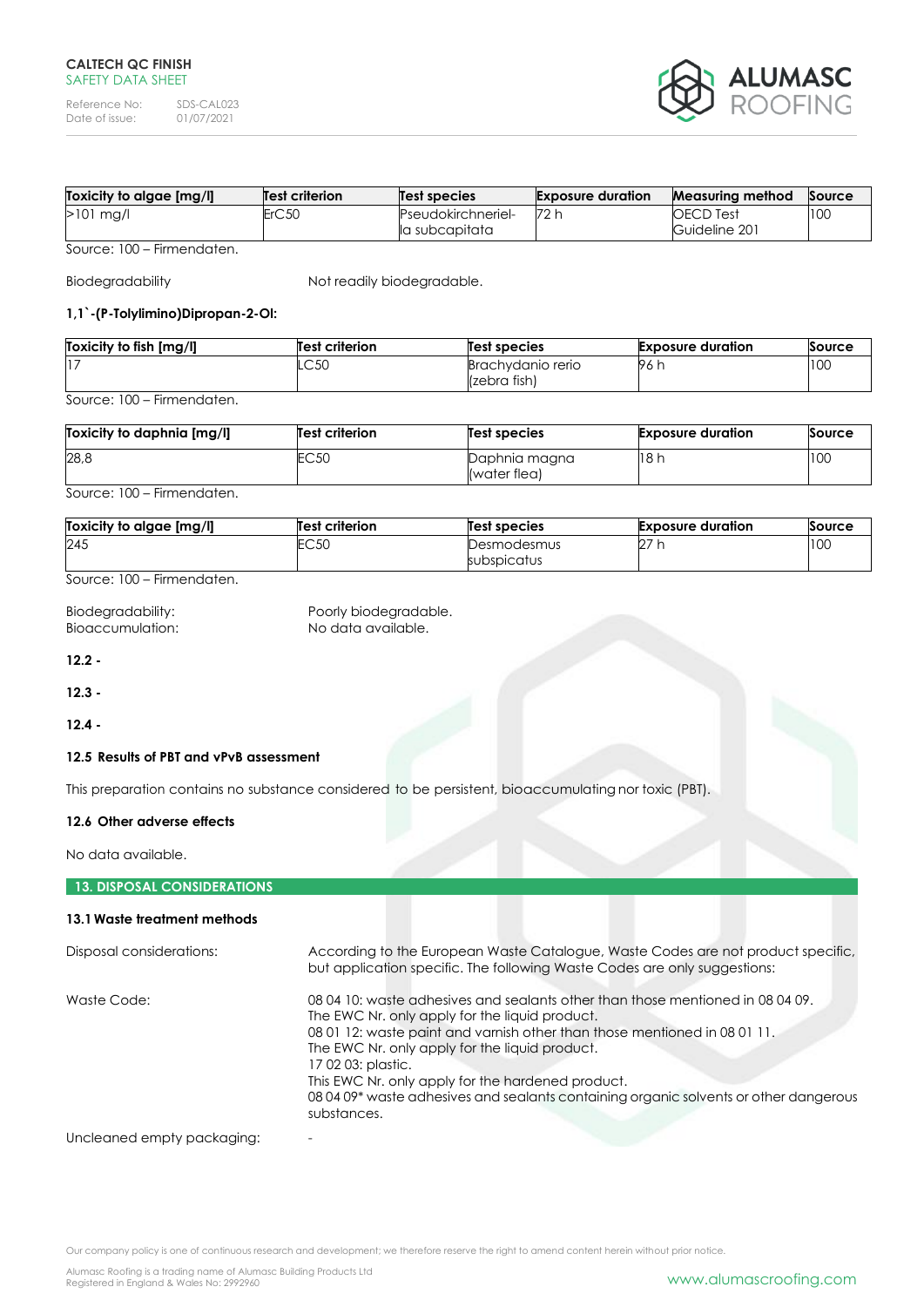

# **14. TRANSPORT INFORMATION**

|                                 | *Land transport ADR/RID                                                                                                              | *Marine transport IMDG                                                                                                          | *Air transport ICAO/IATA                                                                                            |
|---------------------------------|--------------------------------------------------------------------------------------------------------------------------------------|---------------------------------------------------------------------------------------------------------------------------------|---------------------------------------------------------------------------------------------------------------------|
| 14.1 UN-No                      | 1263                                                                                                                                 | 1263                                                                                                                            | 1263                                                                                                                |
| 14.2 Description of the goods   | <b>PAINT</b>                                                                                                                         | <b>PAINT</b>                                                                                                                    | <b>PAINT</b>                                                                                                        |
| 14.3 UN proper shipping name    |                                                                                                                                      | <b>PAINT</b>                                                                                                                    | <b>PAINT</b>                                                                                                        |
| 14.4 Transport hazard class(es) | 3                                                                                                                                    | 3                                                                                                                               | 3                                                                                                                   |
| 14.5 Packaging group            | $\mathbb{I}$                                                                                                                         | $\parallel$                                                                                                                     | $\mathbf{III}$                                                                                                      |
| Labels                          | 3                                                                                                                                    | 3                                                                                                                               | 3 - Flammable Liquid                                                                                                |
|                                 |                                                                                                                                      |                                                                                                                                 |                                                                                                                     |
|                                 |                                                                                                                                      |                                                                                                                                 |                                                                                                                     |
| Risk No.                        | 30                                                                                                                                   |                                                                                                                                 |                                                                                                                     |
| Category                        | 3                                                                                                                                    |                                                                                                                                 |                                                                                                                     |
| Factor                          |                                                                                                                                      |                                                                                                                                 |                                                                                                                     |
| <b>Classification code</b>      | F1                                                                                                                                   |                                                                                                                                 |                                                                                                                     |
| SP 640                          | 640E                                                                                                                                 |                                                                                                                                 |                                                                                                                     |
| Tunnel restriction code         | D/E                                                                                                                                  |                                                                                                                                 |                                                                                                                     |
| <b>Remarks</b>                  | (einschließlich Farbe, Lack,<br>Emaille, Beize, Schellack,<br>Firnis, Politur, flüssiger<br>Füllstoff und flüssige<br>Lackgrundlage) | (including paint, lacquer,<br>enamel, stain, shellac<br>solutions, varnish, polish,<br>liquid filler and liquid laquer<br>base) | (including paint, lacquer,<br>enamel, stain, shellac,<br>varnish, polish, liquid filler<br>and liquid lacquer base) |
| <b>EmS</b>                      |                                                                                                                                      | $F-E$ ; $S-E$                                                                                                                   |                                                                                                                     |
| <b>Stowage category</b>         |                                                                                                                                      | $\overline{A}$                                                                                                                  |                                                                                                                     |

### **14.6 -**

# **14.7 Transport in bulk according to Annex II of MARPOL73/78 and the IBC Code**

Not relevant.

# **15. REGULATORY INFORMATION**

# **15.1Safety, health and environmental regulations/legislation specific for the substance or mixture**

# **Additional regulations:**

Additionally, observe any national regulations!

# **16. OTHER INFORMATION**

# **Relevant H-phrases:**

| H <sub>225</sub> : | Highly flammable liquid and vapour.                |
|--------------------|----------------------------------------------------|
| H300:              | Fatal if swallowed.                                |
| H315:              | Causes skin irritation.                            |
| H317:              | May cause an allergic skin reaction.               |
| H319:              | Causes serious eye irritation.                     |
| H335:              | May cause respiratory irritation.                  |
| H412:              | Harmful to aquatic life with long lasting effects. |
|                    |                                                    |

# **Wording of the hazard classes:**

Skin Irrit: Skin irritation. Acute Tox: Acute toxicity.

Flammable liquid. Skin Sens: Skin sensitization. STOT SE: Specific target organ toxicity – single exposure. Aquatic Chronic: Hazardous to the aquatic environment. Eye Irrit: Serious eye irritation.